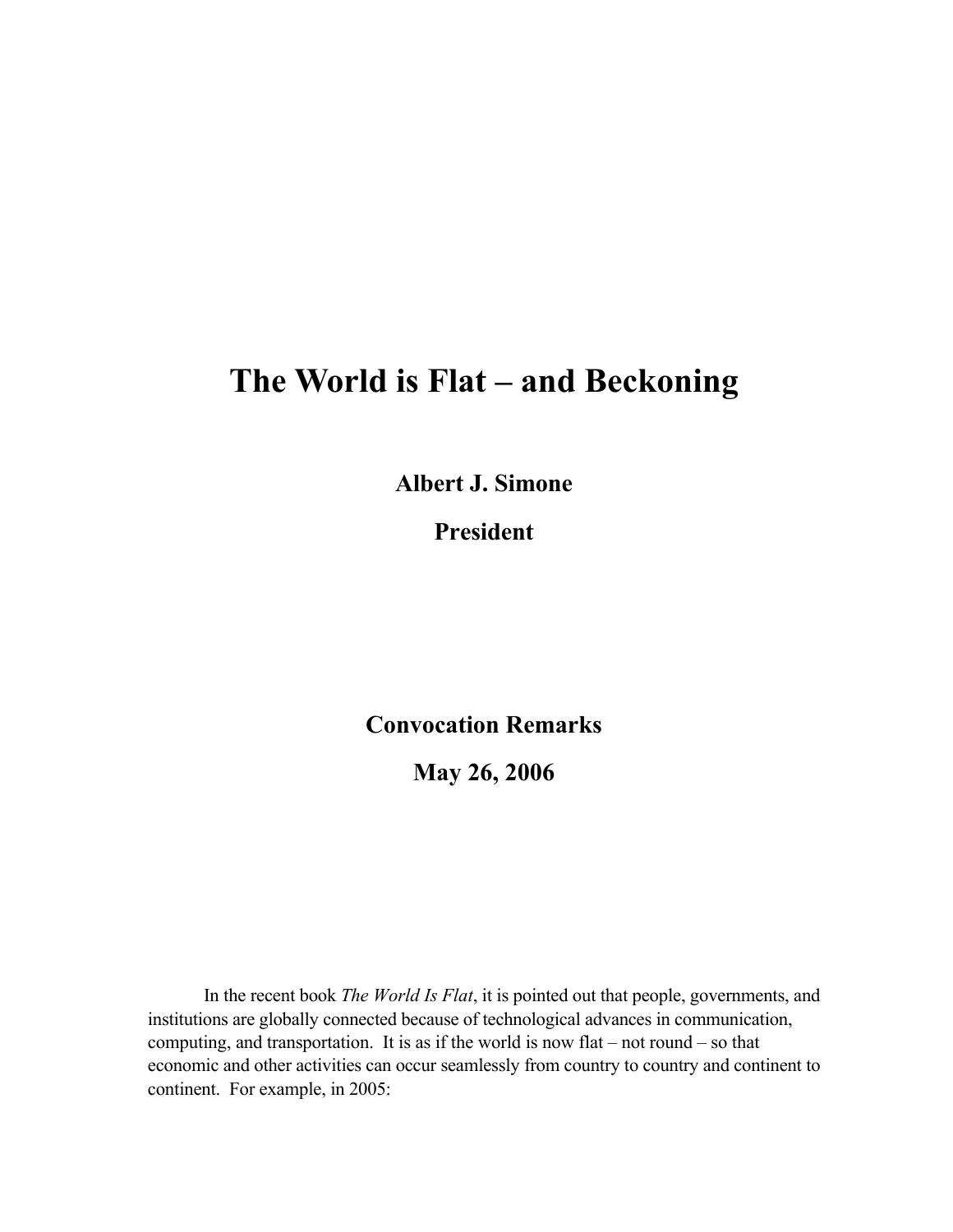400,000 American IRS tax returns were prepared in India.

American doctors transmitted CAT scans via the Internet to India and Israeli firms so Americans could get a second opinion more quickly and cheaply.

Indian engineers can handle most technical jobs at one-tenth the cost of American engineers.

Wal-Mart last year imported \$18 billion of goods from 5,000 Chinese suppliers, who represent 80% of Wal-Mart's suppliers.

For American automobile workers, health benefits cost \$6,000 per worker if the car is manufactured in the United States and \$800 if manufactured in Canada.

As a consequence of the global challenge, in 2005:

The dollar value of U.S. exports of goods and services minus imports of goods and services (the Current Account Balance) was -6% of Gross Domestic Product (GDP), a historical record.

Household financial balances (the "household savings" rate) were -4%, the lowest rate over the last 50years.

The Misery Index, which is a gauge of the economic health of a country, showed the U.S. as the second lowest among G7 countries in 1994 and the highest in 2005. The G7 countries include Canada, France, Germany, Great Britain, Italy, Japan, and the U.S. The Misery Index is a compilation of a country's unemployment, inflation, and interest rates, the federal budget and current account balances, and GDP growth.

These results reflect the fact that other countries have cheaper wage rates, increasing technical and professional expertise, valuable natural resources (especially energy), increasing consumer markets, and accumulation of investment capital. How does the U.S. respond to the challenge?

The answer resides in considering this challenge as an opportunity and stimulus. We need to develop to the highest level the concept of the knowledge worker and knowledge society.

The knowledge society is one which consistently explores, discovers, creates, and innovates. The tools utilized are varied. They include expertise in science, technology, engineering, and math (STEM). These tools also include an understanding of the language, culture, and history of other countries. They include commitment to the highest standards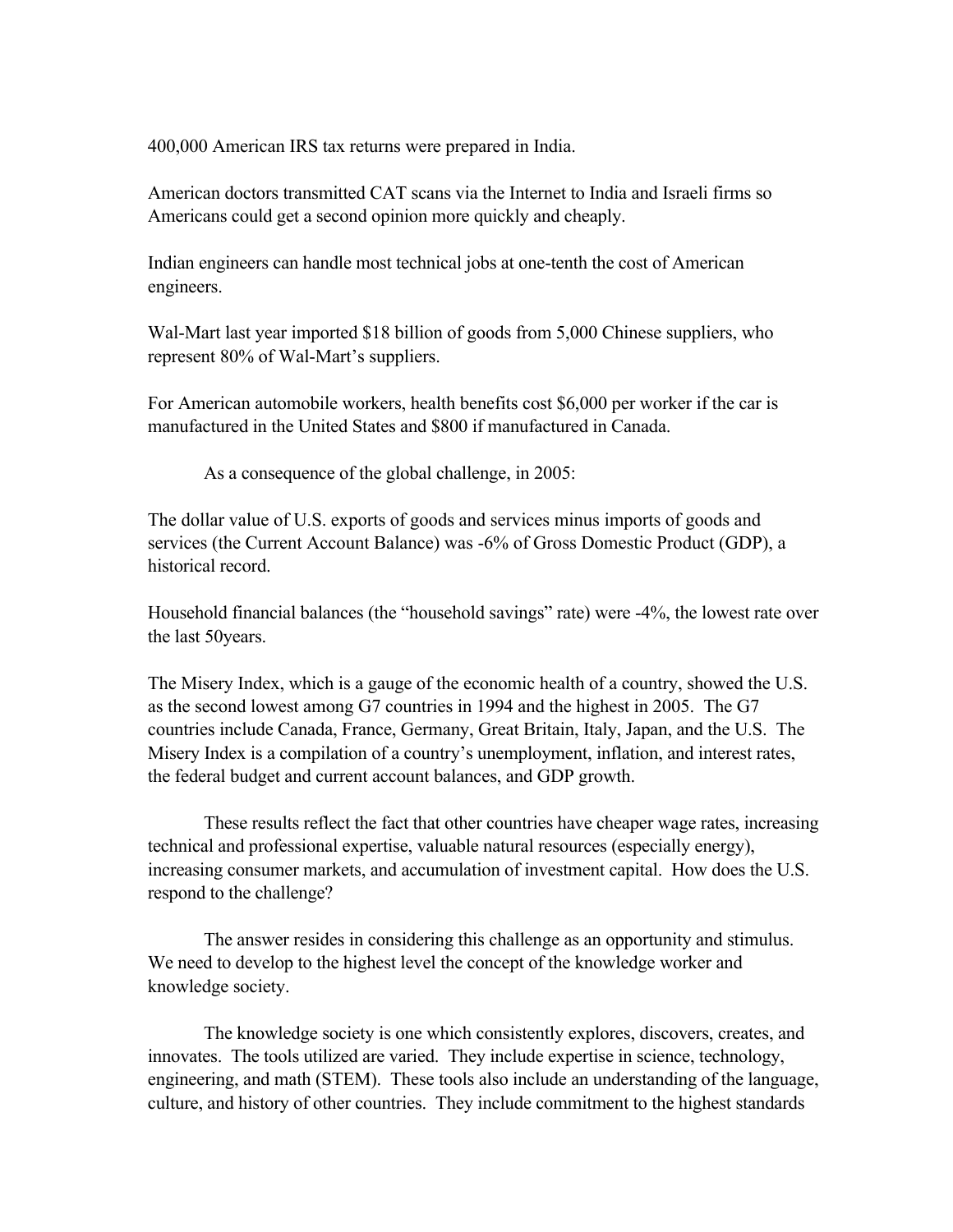of professional and personal ethics.

How is the U.S. doing in these areas? Not so good right now. For example,

The percentage of the U.S. college-age population possessing STEM degrees ranks  $17<sup>th</sup>$  globally. Thirty years ago, it ranked third.

In 2004, 600,000 engineers graduated in China, 350,000 in India, and 70,000 in the U.S.

For many years now, U.S. fourth graders have scored above the average in math and science compared to a bench mark group of 49 countries; eighth graders have scored at the average; and twelfth graders have scored

significantly below the average, ranking  $47<sup>th</sup>$  out of 49 (Cyprus and South Africa are the two countries scoring lower).

Most universities (including RIT) do not require foreign language courses for admission or graduation.

A recent survey of college students at colleges regarded as "highly active" in promoting global and foreign language studies showed that 40% of the students do not believe it is important to study a foreign language.

Almost daily the media recount ethical abuses from all sectors of society.

What is RIT doing? Let me cite some examples:

Today, 57% of our students are graduating with STEM degrees. Most of our other graduates are utilizing STEM tools in their work. That is good.

We have introduced International Studies as a new major in our College of Liberal Arts, and this is accompanied by our previous College of Business major in International Business. That is good.

We are growing our Study Abroad program and our degree partnership programs with foreign universities and countries. That is good but we can do more here.

Eight percent of our students (1,150 students) are from 90 foreign countries. That is good.

Our new flexible curriculum will permit double majors and multiple minors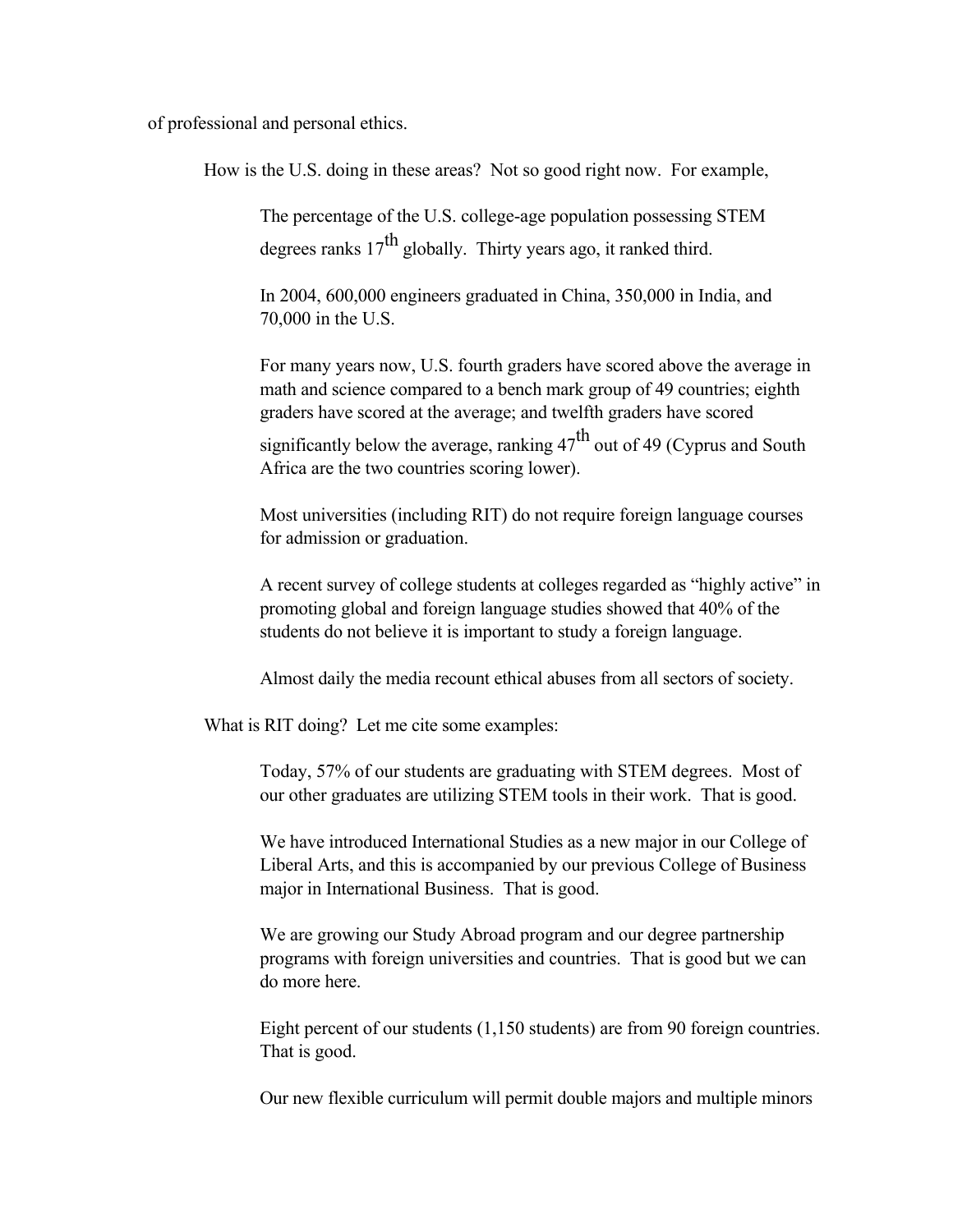across colleges, so that STEM courses and international courses can be more readily integrated. That is good.

We offer 9 foreign languages to 1,800 students (13% of the student body). We can do better.

Ethics courses are offered in our College of Liberal Arts and College of Business. However, the study of ethics across the curriculum is not happening. We will be working on this in the coming year.

A number of faculty and students are engaged with K-12 schools to motivate these students to join the knowledge society. That is good, but we can do more.

The flat world is challenging the U.S. right now. The key to making the flat world America's opportunity is higher education. RIT is doing its part, and it will do more.

America's opportunity is in the hands of those of you graduating today and those who will follow you. You are being challenged, but you are in good company. The 2005 international rankings of the world's best universities placed American universities in eight of the top ten ranks and 22 of the top 30.

You graduates are an integral part of the U.S. knowledge engine. As you graduate today, let me leave you with these thoughts:

Utilize to the fullest your STEM education.

Continue to learn as much as you can about the culture, history, and geography of the world around you and remember, it is never too late to refine or learn a foreign language. Multicultural understanding and sensitivity may well be the keys to your professional success.

Most importantly, treat everyone with the respect and courtesy you would like to receive from them. Be ethical in everything you do professionally and personally.

I feel very confident in your ability to successfully navigate this flat world. I am proud of and happy for you. The world beckons you.

Stay in touch and good luck.